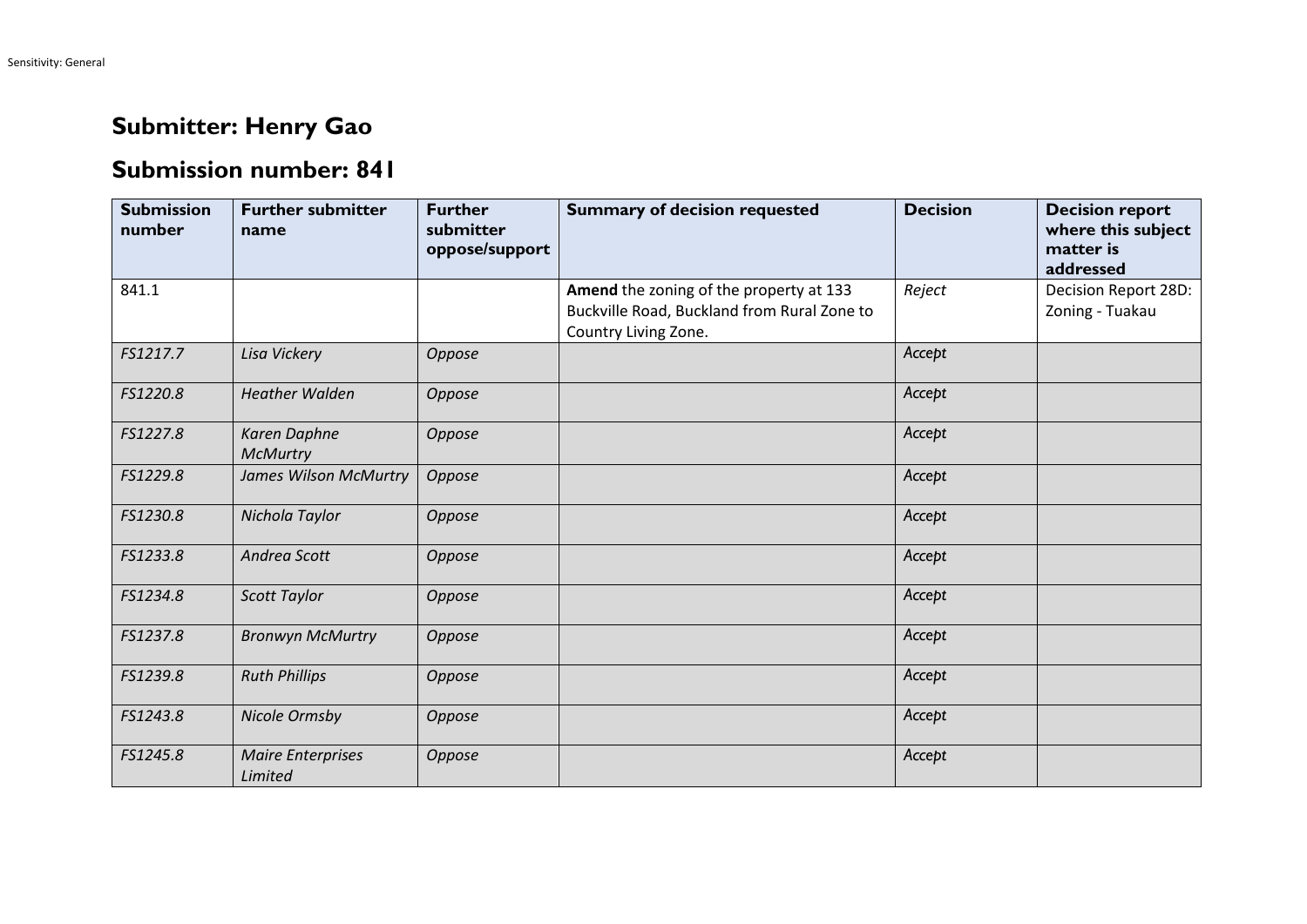| <b>Submission</b><br>number | <b>Further submitter</b><br>name     | <b>Further</b><br>submitter<br>oppose/support | <b>Summary of decision requested</b> | <b>Decision</b> | <b>Decision report</b><br>where this subject<br>matter is<br>addressed |
|-----------------------------|--------------------------------------|-----------------------------------------------|--------------------------------------|-----------------|------------------------------------------------------------------------|
| FS1246.8                    | <b>Sharageen Holdings</b><br>Limited | Oppose                                        |                                      | Accept          |                                                                        |
| FS1247.8                    | <b>Tammy Baker</b>                   | Oppose                                        |                                      | Accept          |                                                                        |
| FS1356.8                    | Elizabeth Jean<br>Deadman            | Oppose                                        |                                      | Accept          |                                                                        |
| FS1358.8                    | Graham A Deadman                     | Oppose                                        |                                      | Accept          |                                                                        |
| FS1359.8                    | Oshila Greathead                     | Oppose                                        |                                      | Accept          |                                                                        |
| FS1362.8                    | <b>Samuel Philip Crisp</b>           | Oppose                                        |                                      | Accept          |                                                                        |
| FS1363.8                    | Carly Rae Crisp                      | Oppose                                        |                                      | Accept          |                                                                        |
| FS1372.8                    | David Gordon Eady                    | Oppose                                        |                                      | Accept          |                                                                        |
| FS1205.16                   | Lauren Alexandra Banks               | Oppose                                        |                                      | Accept          |                                                                        |
| FS1213.16                   | Pamela Jocelyn Lewis                 | Support                                       |                                      | Accept          |                                                                        |
| FS1219.20                   | Kirsty Rae Rapana                    | Oppose                                        |                                      | Accept          |                                                                        |
| FS1226.32                   | Mary Evelyn Chapman                  | Oppose                                        |                                      | Accept          |                                                                        |
| FS1228.16                   | Peter Christopher<br>Chapman         | Oppose                                        |                                      | Accept          |                                                                        |
| FS1231.32                   | John Scott                           | Oppose                                        |                                      | Accept          |                                                                        |
| FS1232.32                   | Anthony Montagna                     | Oppose                                        |                                      | Accept          |                                                                        |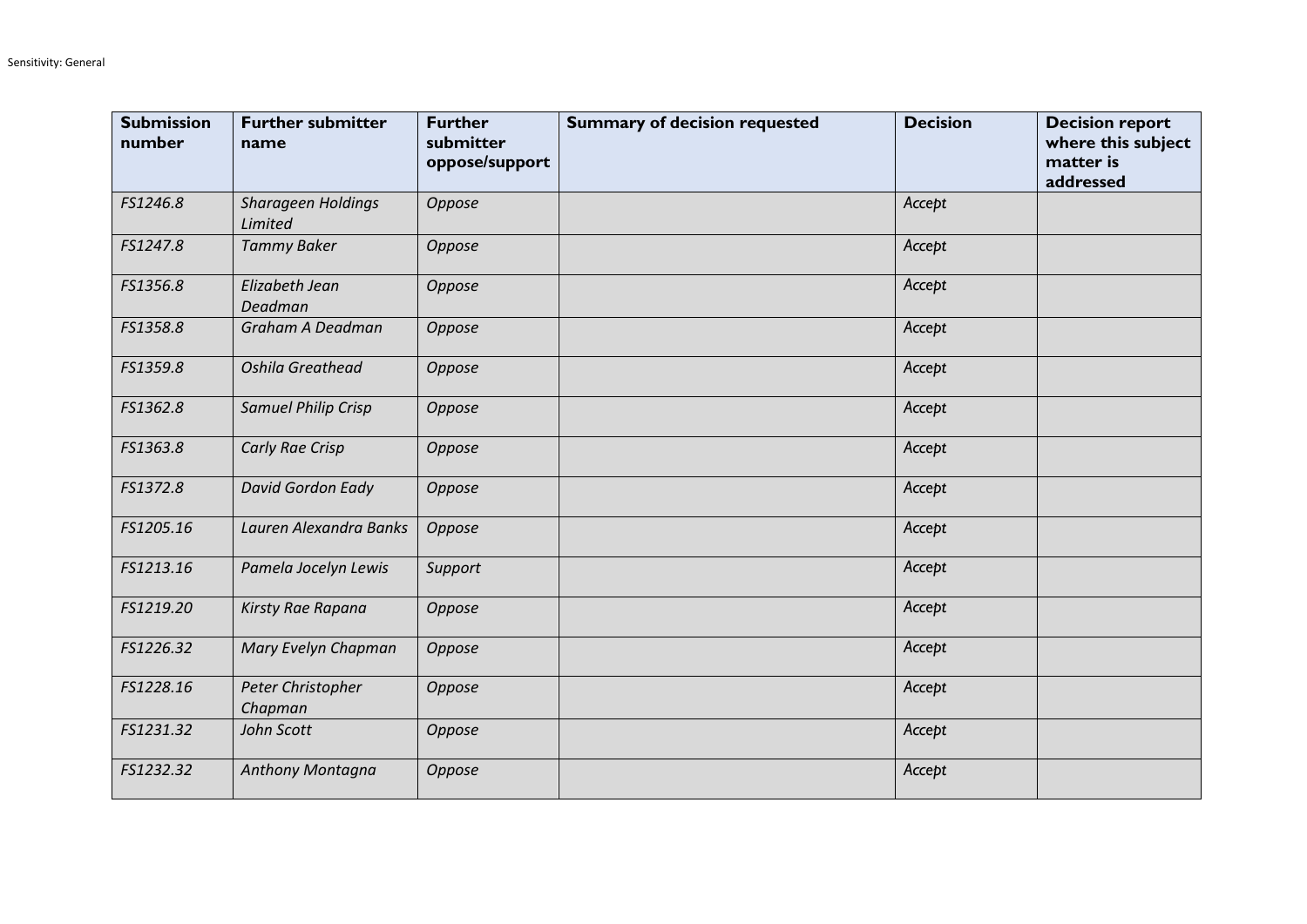| <b>Submission</b><br>number | <b>Further submitter</b><br>name     | <b>Further</b><br>submitter<br>oppose/support | <b>Summary of decision requested</b> | <b>Decision</b> | <b>Decision report</b><br>where this subject<br>matter is<br>addressed |
|-----------------------------|--------------------------------------|-----------------------------------------------|--------------------------------------|-----------------|------------------------------------------------------------------------|
| FS1235.32                   | <b>Kirsten Marx</b>                  | Oppose                                        |                                      | Accept          |                                                                        |
| FS1236.16                   | Lynda Mellsop                        | Oppose                                        |                                      | Accept          |                                                                        |
| FS1238.16                   | <b>Grant David Maclean</b>           | Oppose                                        |                                      | Accept          |                                                                        |
| FS1240.16                   | Linda Andrew                         | Oppose                                        |                                      | Accept          |                                                                        |
| FS1241.16                   | <b>Calvin Andrew</b>                 | Oppose                                        |                                      | Accept          |                                                                        |
| FS1242.20                   | Faine Delwyn Mende                   | Oppose                                        |                                      | Accept          |                                                                        |
| FS1290.31                   | Anthony James Parker                 | Oppose                                        |                                      | Accept          |                                                                        |
| FS1336.16                   | <b>Gary Finlay</b>                   | Oppose                                        |                                      | Accept          |                                                                        |
| FS1351.20                   | <b>Shana King</b>                    | Oppose                                        |                                      | Accept          |                                                                        |
| FS1352.12                   | <b>Graydon Millen</b>                | Oppose                                        |                                      | Accept          |                                                                        |
| FS1354.12                   | Peter Francis Montagna               | Oppose                                        |                                      | Accept          |                                                                        |
| FS1355.12                   | Justine Wootton                      | Oppose                                        |                                      | Accept          |                                                                        |
| FS1357.16                   | <b>Graham Gavin</b><br>Deadman       | Oppose                                        |                                      | Accept          |                                                                        |
| FS1360.32                   | Nesdam & Fisk Madsen<br><b>Trust</b> | Oppose                                        |                                      | Accept          |                                                                        |
| FS1361.32                   | Pamela Rosalind Anne<br>Parker       | Oppose                                        |                                      | Accept          |                                                                        |